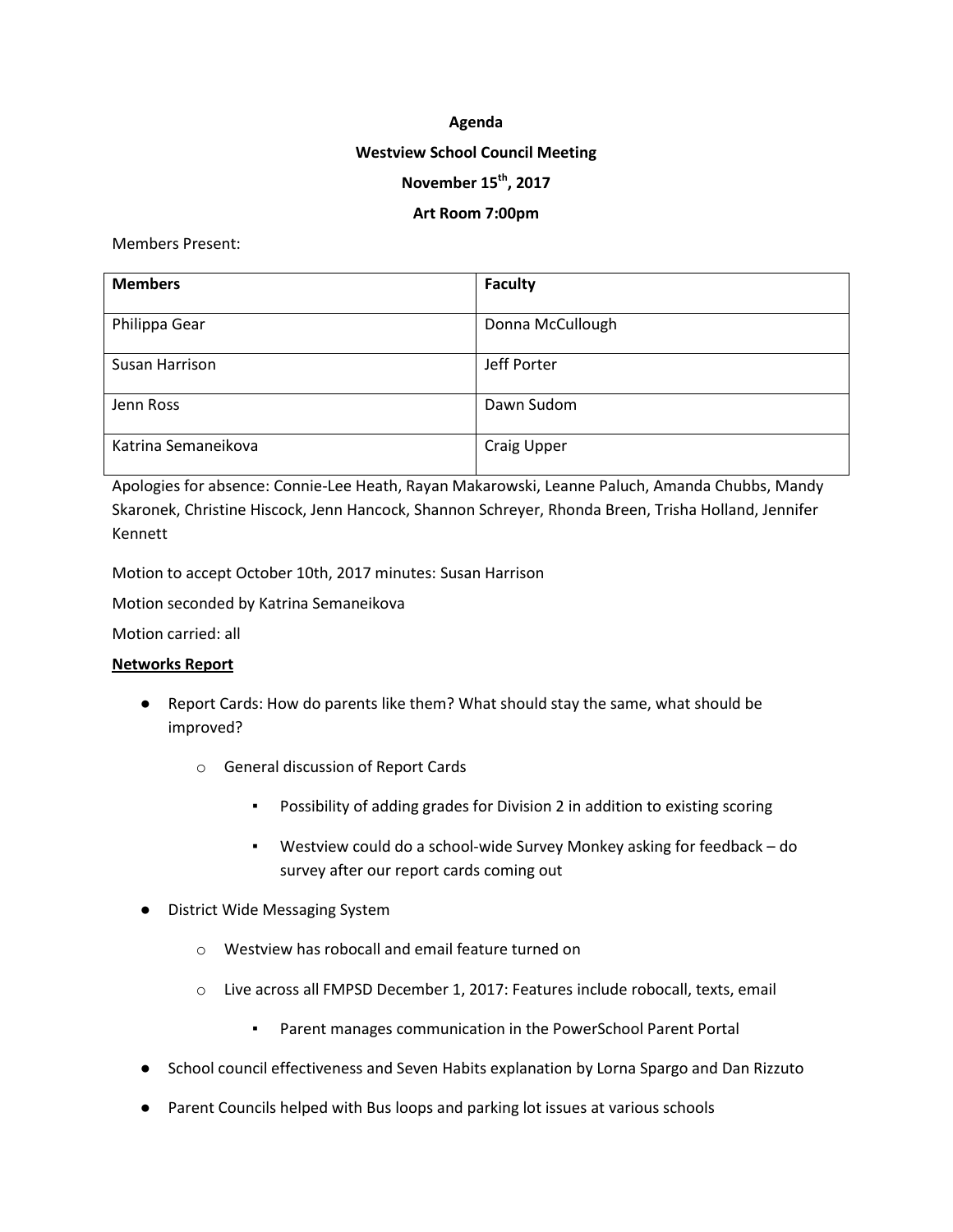- o Report Card input to adjust
- Grade 4 Survey Results:
	- $\circ$  "I don't know" is counted as bad
	- o Suggestion made to include a survey topic in each school newsletter so Grade 4 parents are prepared to take survey
	- o Westview will be calling parents before the survey and explain what it means to the school

#### **New Business:**

- Grade 4 Survey from 2016/17 results Presentation from Jeff
	- o Westview results are very good
	- o Parents, students, staff participated
	- o Westview improved significantly from previous surveys (even after the evacuation)
	- o Area of concern: PAT Excellence
- Craig shared the Survey results document in the Kami software which allows you comment on PDF documents

### **Meeting adjourned at 8:04**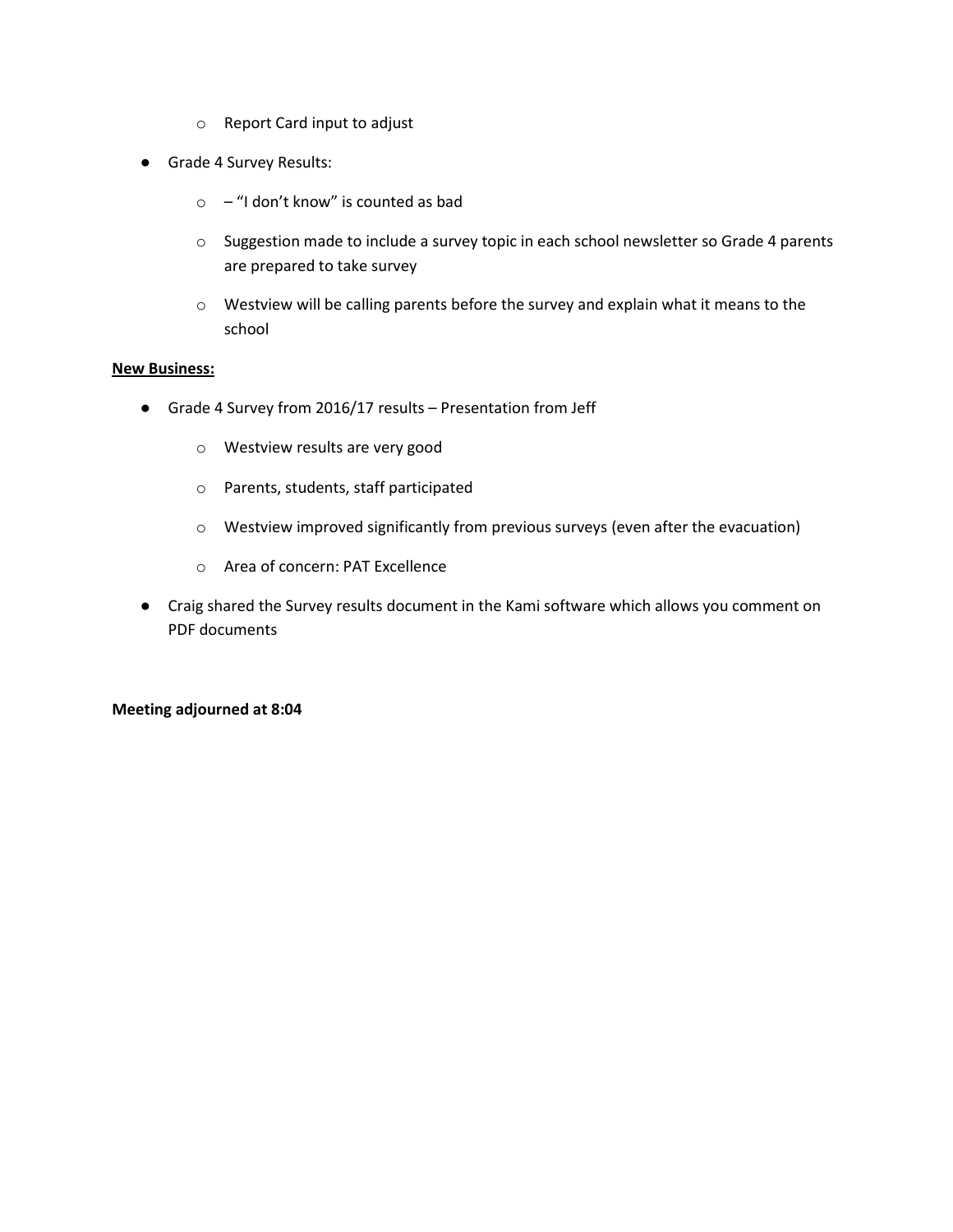# **Agenda Westview School Parents Association Meeting November 15th, 2017**

Motion to accept October 10<sup>th</sup>, 2017 minutes: Susan Harrison

Seconded by Katrina Semaneikova

Motion carried by all

### **Quorum was NOT established so voting of requests will take place via email**

### **Treasurers Report**

Playground: \$26414.69 Casino: \$ 79542.59 Regular: \$ 4909.16

### **Requests for Funding**

Requestor: Heather Redfurn

- $\bullet$  Native Flute Kit 100 kits
	- o Music Grade 4, 5, 6
	- $\circ$  Each child would get a kit to create the instrument. Made of PVC pipe they would build, paint and finish instrument in class – they would be used during the recorder unit.
	- o Approximately \$12.95 each plus paint (~\$50)
	- $\circ$  Total = \$1478.93

Motion: Second:

Requestor: Lorie Pittman

- Gifts cards for our families in need
- $\bullet$  ~500

Motion: Second:

Requestor: Donna McCullough

- Grade 4's & 5's
- Open Minds Museum School
- $\bullet$  Wk 1 Grade 4 January 8-12
- $\bullet$  Wk 2 Grade 5 January 22-26
- Programming & bussing for the week
- Writing/Journaling in LA & Social Studies with guest speakers & museum artifact
- Cost =  $$850$  per class =  $$1700$

Motion: Second: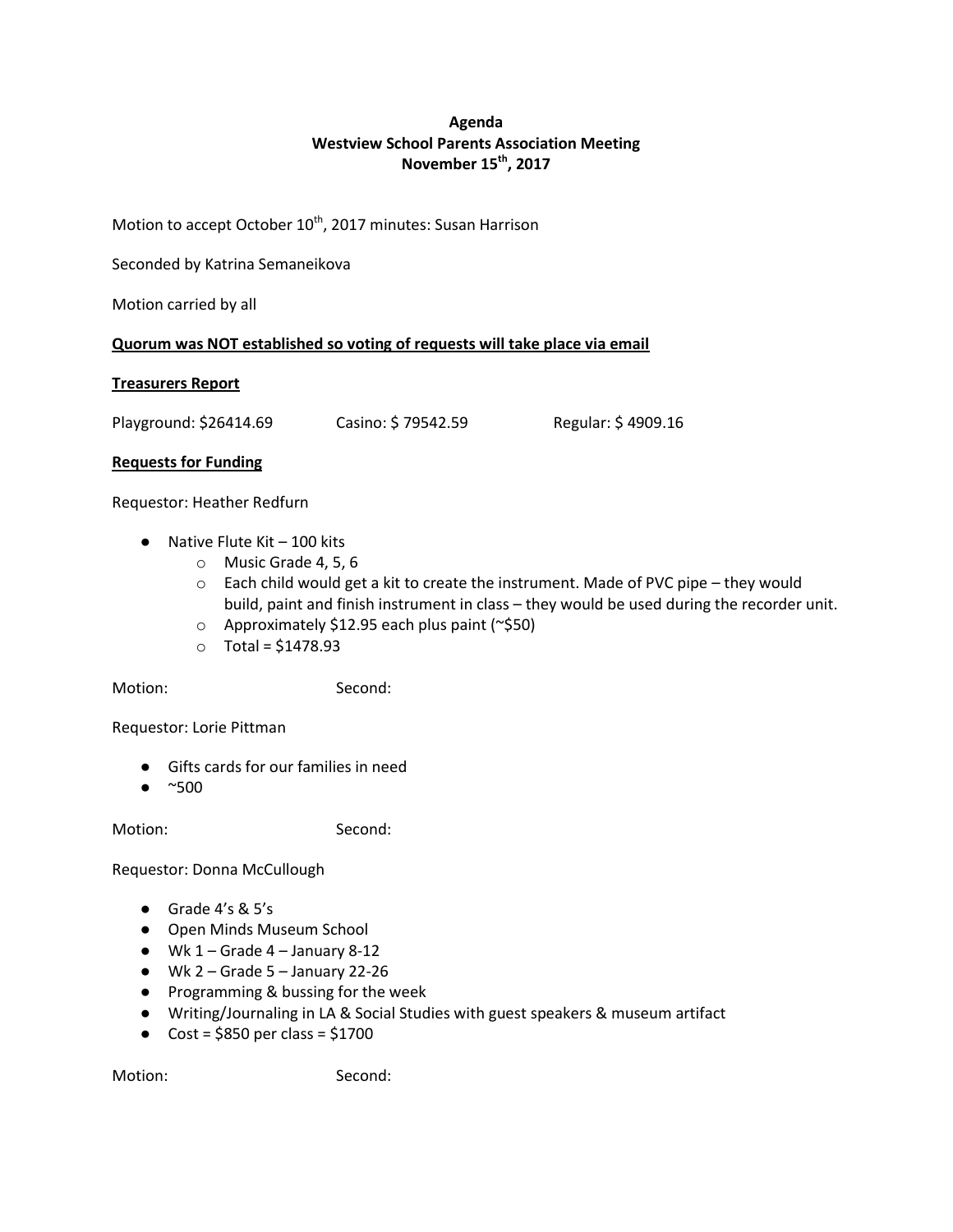Requestor: Donna McCullough

- Grade 2-5
- OSMO Pizza co 5-6 kits
- Using OSMO kits to work on math; sorting, time & money skills/problem solving
- Cost =  $$59$  +gst+shipping X 5or 6 kits ( $\degree$ \$400)

Motion: Second:

Requestor: Donna McCullough

- Class: Grades ECDP-6
- Description: STREAM activities Books for the library to create STREAM challenge bins by grade
- To be used for: Providing teachers with curricular based resources for various themes and subjects
- $\bullet$  Cost = \$500

Motion: Second:

Requestor: Brenda Baker / Holly Linn

- Grades 1-6 AR incentives
- incentives chosen from student input
- incentive points awarded with grade level consideration
- recognition gift for top reader of each grade
- ex: coles gift cards
- $\bullet$  6 grades x 3 terms = 18 GC (\$450)
- $\bullet$  Prize incentives (\$1550) = \$2000 total

Motion: Second:

Requestor: Jana Kennedy

- Grade 3K
- kindness elves complete with school curriculum
- ties into health and leader in me as well as filling others buckets
- used for discussing the domino effect of kindness to others and performing a daily act of kindness as a class for the month of December.
- Total cost \$98.65

Motion: Second:

Requestor: Jeff Porter

- staff Christmas party
- no school budget money can be used this year
- they would like to purchase some games, snacks, prizes, etc.
- asking for \$750

### **Breakfast Program – Rhonda Breen**

- $\bullet$  Christmas breakfast December 21st
	- o Meeting to be scheduled to discuss this offline